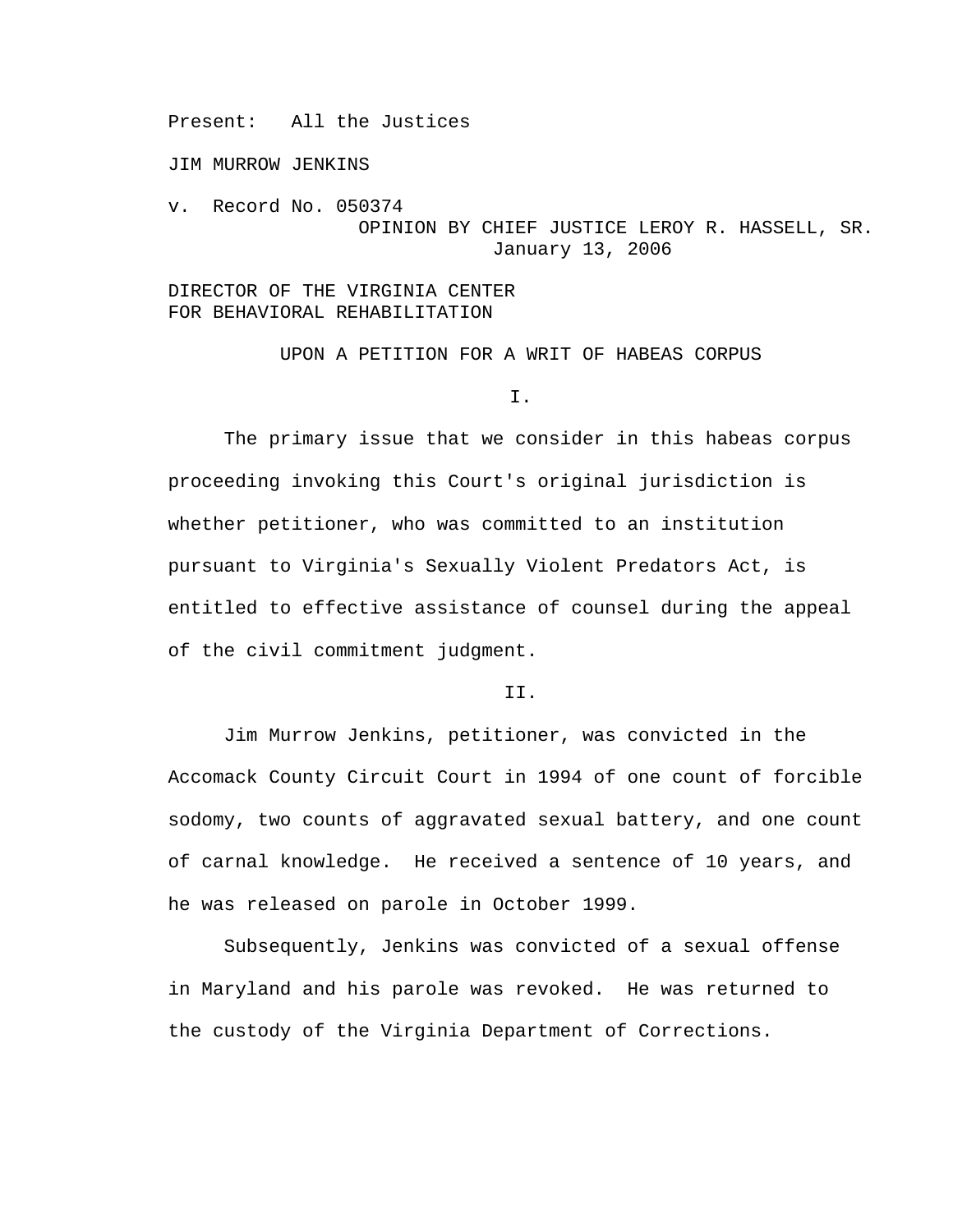On October 9, 2003, the Department of Corrections notified the Attorney General that Jenkins qualified for consideration under the Virginia Sexually Violent Predators Act. Petitioner, who was scheduled to be released from prison on October 31, 2003, had scored a four or five on the Rapid Risk Assessment for Sexual Offender Recidivism Test, and he had predicate convictions of one count of forcible sodomy and two counts of aggravated sexual battery.

The Attorney General filed a petition seeking commitment of Jenkins as a sexually violent predator. Pursuant to former Code § 37.1-70.7 that was in effect at the time of petitioner's incarceration, the circuit court was required to conduct a hearing to determine whether there was probable cause to continue to hold Jenkins in prison beyond his scheduled release date, pending the outcome of a trial under the Sexually Violent Predators Act. $^1$  A probable cause hearing was scheduled for October 28, 2003. That morning, Jenkins obtained a shaving razor and mutilated himself by cutting his testicles and flushing them in the toilet.

 The Attorney General requested that the circuit court detain Jenkins in prison until the date of the rescheduled

 $\overline{\phantom{a}}$  $1$  Former Code § 37.1-70.7 was repealed, along with all the other provisions of title 37.1 of the Code, effective October 1, 2005. See 2005 Acts ch. 716. Code § 37.2-906, effective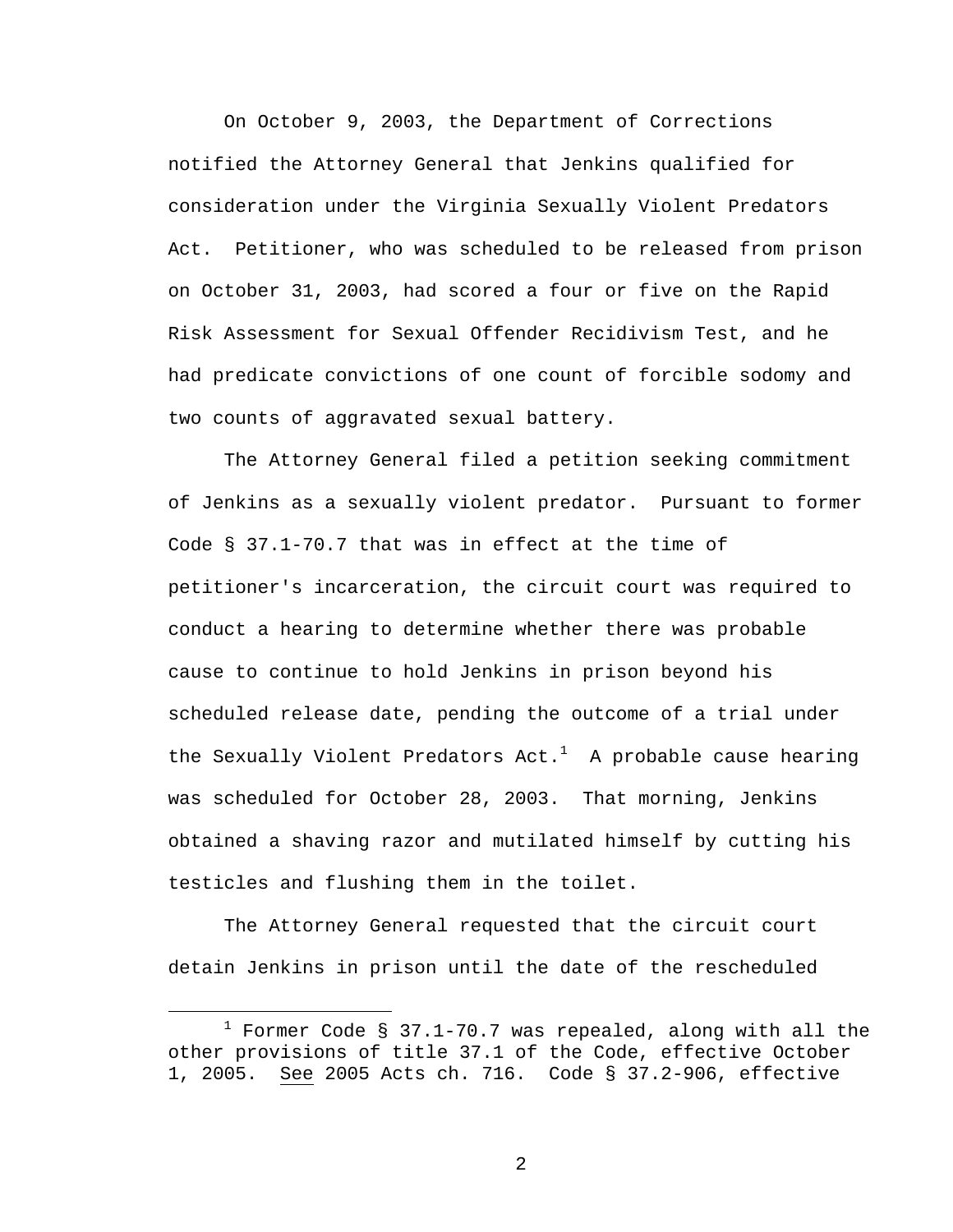probable cause hearing. Jenkins objected, and the court refused to do so. Jenkins was released from custody of the Department of Corrections on October 31, 2003. The circuit court scheduled a probable cause hearing for November 17, 2003, and ordered Jenkins to appear.

 Jenkins appeared at the probable cause hearing, and at the conclusion of the Attorney General's evidence, the circuit court ruled that probable cause existed to believe that Jenkins was a sexually violent predator. The circuit court entered an order that placed Jenkins in the custody of the Department of Corrections.

 At the conclusion of a trial, the circuit court held that Jenkins was a sexually violent predator and that no lesser restrictive alternative to full commitment existed. Jenkins was placed in the custody of the Commissioner of the Department of Mental Health, Mental Retardation and Substance Abuse Services.

 On February 12, 2005, Jenkins filed a notice of appeal from the circuit court's judgment. However, his trial counsel failed to file timely trial transcripts as required by Rule 5:11(a). Consequently, this Court dismissed Jenkins' appeal.

October 1, 2005, addresses the subject matter previously covered in former Code § 37.1-70.7.

i<br>Li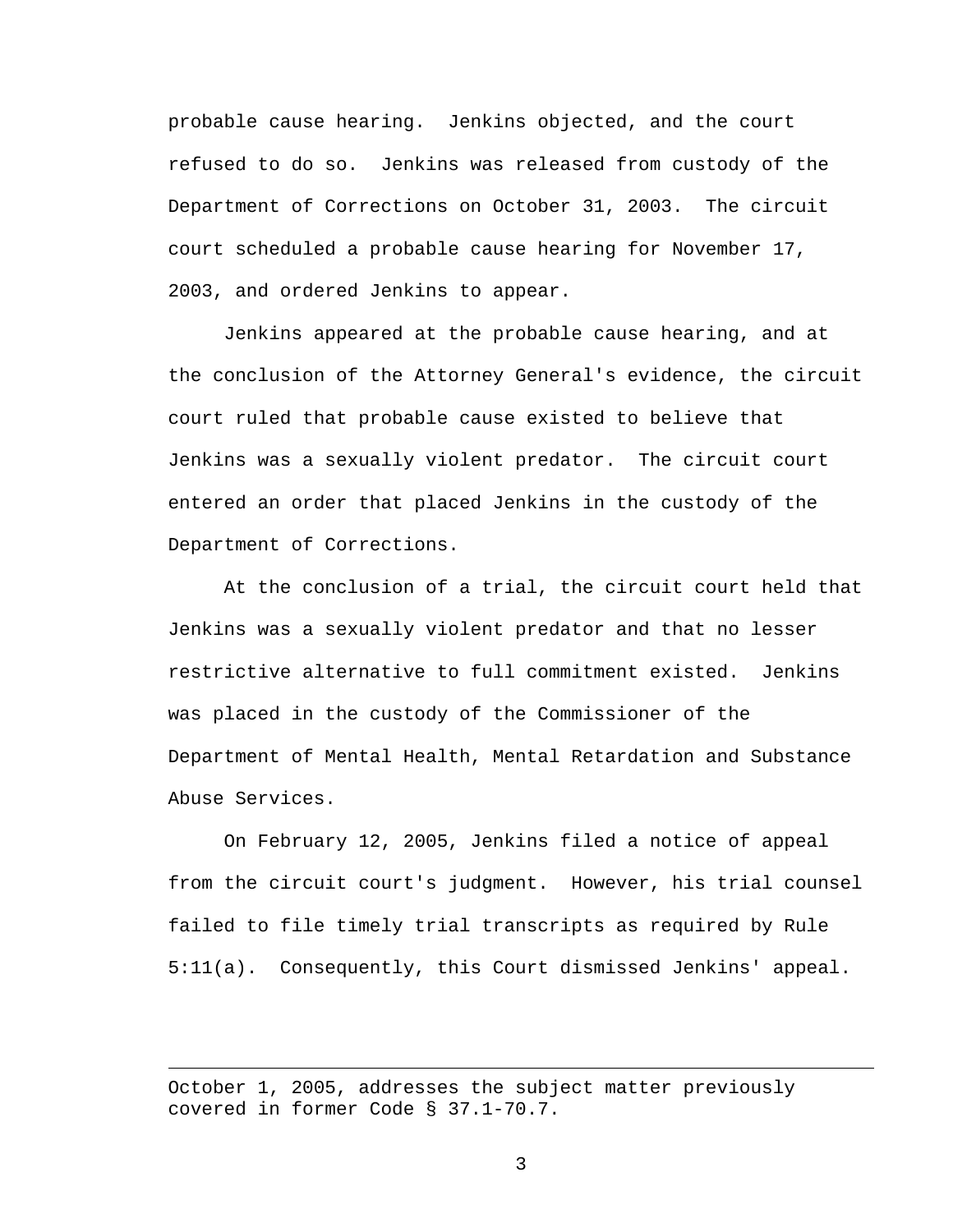Jenkins filed with the Clerk of this Court a petition for a writ of habeas corpus against the Director of the Virginia Center for Behavioral Rehabilitation. We placed this proceeding on our privileged docket, and we requested that counsel address the question whether petitioner was denied effective assistance of counsel because trial counsel failed to perfect his appeal of the civil commitment order. Additionally, petitioner challenges whether the circuit court had subject matter jurisdiction to commit him as a sexually violent predator because he was not incarcerated at the time of the probable cause hearing held pursuant to former Code  $$37.1-70.7.$ 

III.

A.

Former Code § 37.1-103, $^2$  in effect when Jenkins filed his petition of habeas corpus, stated:

 "Any person held in custody as mentally ill may by petition for a writ of habeas corpus have the question of the legality of his detention determined by a court of competent jurisdiction. Upon the petition, after notice to the authorities of the hospital or other institution in which such person is confined, the court shall in some courtroom of such county or city, or in some other convenient public place in such county or city determine whether such person is mentally ill and whether he should be detained."

 $\begin{array}{c|c}\n\hline\n\end{array}$  $2$  Former Code § 37.1-103 has been repealed and replaced with Code § 37.2-844.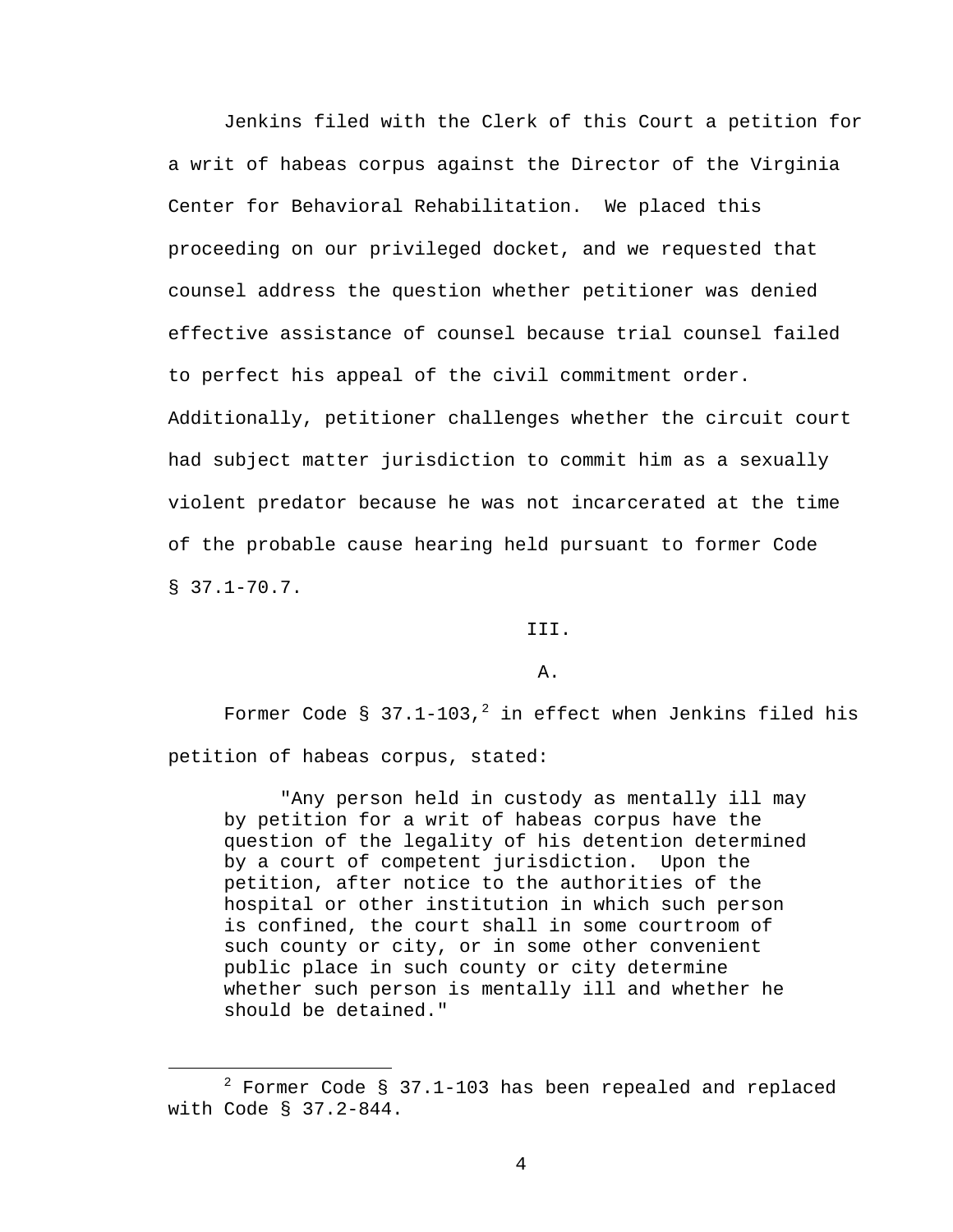Former Code §  $37.1$ -104, $^3$  in effect when Jenkins filed his petition for writ of habeas corpus, stated:

 "If the person mentioned in § 37.1-103 is held in custody and actually confined in any hospital or other institution, he may file his petition in the circuit court of the county or the city in which such hospital or other institution is located or in the circuit court of the county or the city adjoining the county or city in which such hospital or other institution is located."

Former Code §  $37.1-104.1,$ <sup>4</sup> also in effect when Jenkins

filed his petition for habeas corpus, stated:

 "In all cases, other than those provided for in § 37.1-104, the person may file his petition in the circuit court of the county or the city in which he resides, or in which he was certified to be mentally ill, or in which an order was entered authorizing his retention for continued hospitalization, pursuant to Chapter 2, Art. 1 (§ 37.1-63 et seq.) of this title."

Code § 8.01-654 states in relevant part:

"A. 1. The writ of habeas corpus ad subjiciendum shall be granted forthwith by the Supreme Court or any circuit court, to any person who shall apply for the same by petition, showing by affidavits or other evidence probable cause to believe that he is detained without lawful authority.

"2. A petition for writ of habeas corpus ad subjiciendum, other than a petition challenging a criminal conviction or sentence, shall be brought within one year after the cause of action accrues. A habeas corpus petition attacking a criminal conviction or sentence, except as provided in § 8.01-654.1 for cases in which a death sentence has

 $\overline{\phantom{a}}$  3 <sup>3</sup> Former Code § 37.1-104 has been repealed and replaced with Code § 37.2-845.

<sup>4</sup> Former Code § 37.1-104.1 has been repealed and replaced with Code § 37.2-846.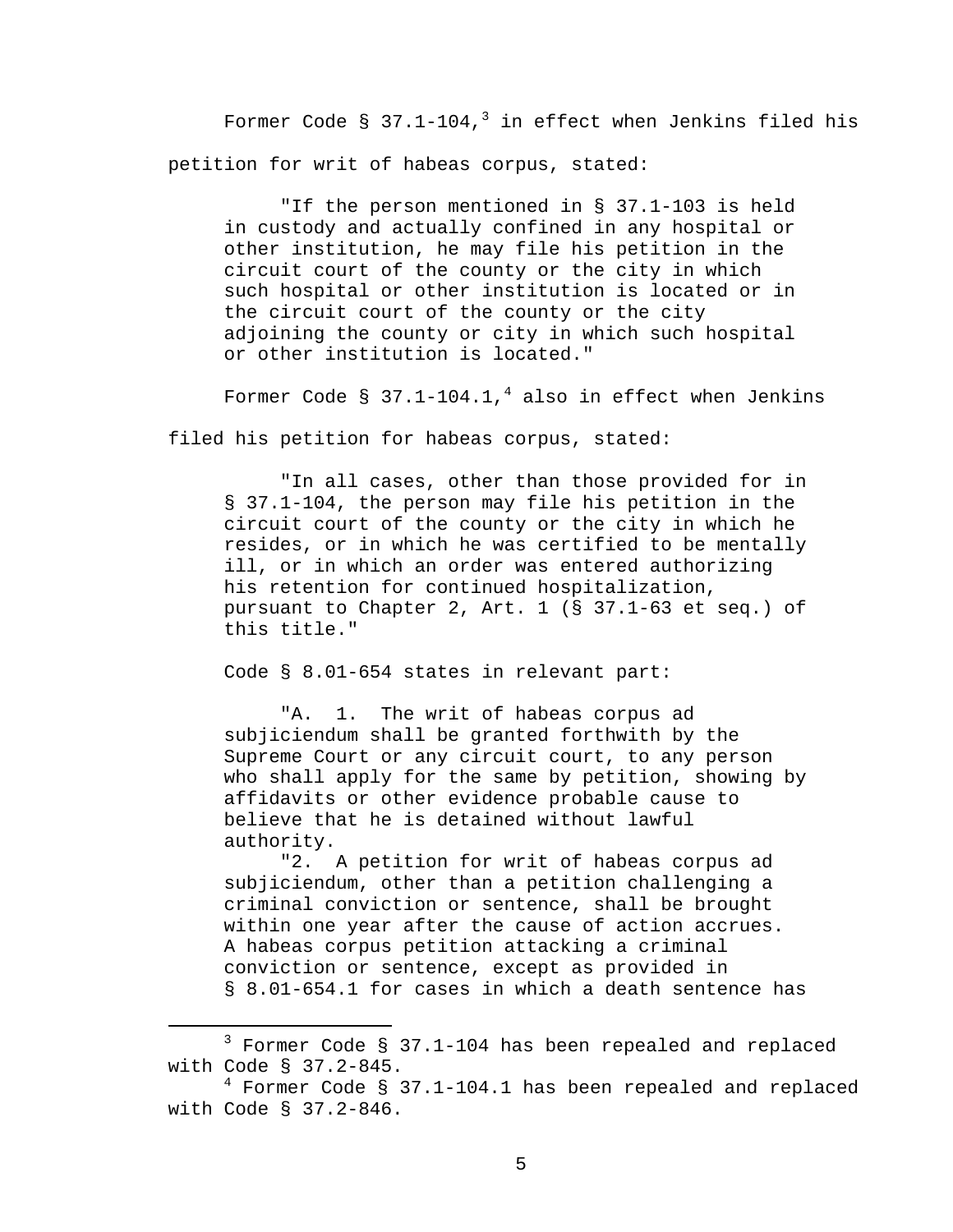been imposed, shall be filed within two years from the date of final judgment in the trial court or within one year from either final disposition of the direct appeal in state court or the time for filing such appeal has expired, whichever is later.

. . . .

"[B.]2. Such petition shall contain all allegations the facts of which are known to petitioner at the time of filing and such petition shall enumerate all previous applications and their disposition. No writ shall be granted on the basis of any allegation the facts of which petitioner had knowledge at the time of filing any previous petition. . . .

"3. Such petition may allege detention without lawful authority through challenge to a conviction, although the sentence imposed for such conviction is suspended or is to be served subsequently to the sentence currently being served by petitioner."

Contrary to the Director's assertions, Jenkins was not

required to file his petition for writ of habeas corpus in the

circuit court where he was adjudicated as a sexually violent

predator. As we have repeatedly stated:

"While in the construction of statutes the constant endeavor of the courts is to ascertain and give effect to the intention of the legislature, that intention must be gathered from the words used, unless a literal construction would involve a manifest absurdity. Where the legislature has used words of a plain and definite import the courts cannot put upon them a construction which amounts to holding the legislature did not mean what it has actually expressed.

Barr v. Town & Country Properties, Inc., 240 Va. 292, 295, 396 S.E.2d 672, 674 (1990) (quoting Watkins v. Hall, 161 Va. 924, 930, 172 S.E. 445, 447 (1934)); accord Davis v. Tazewell Place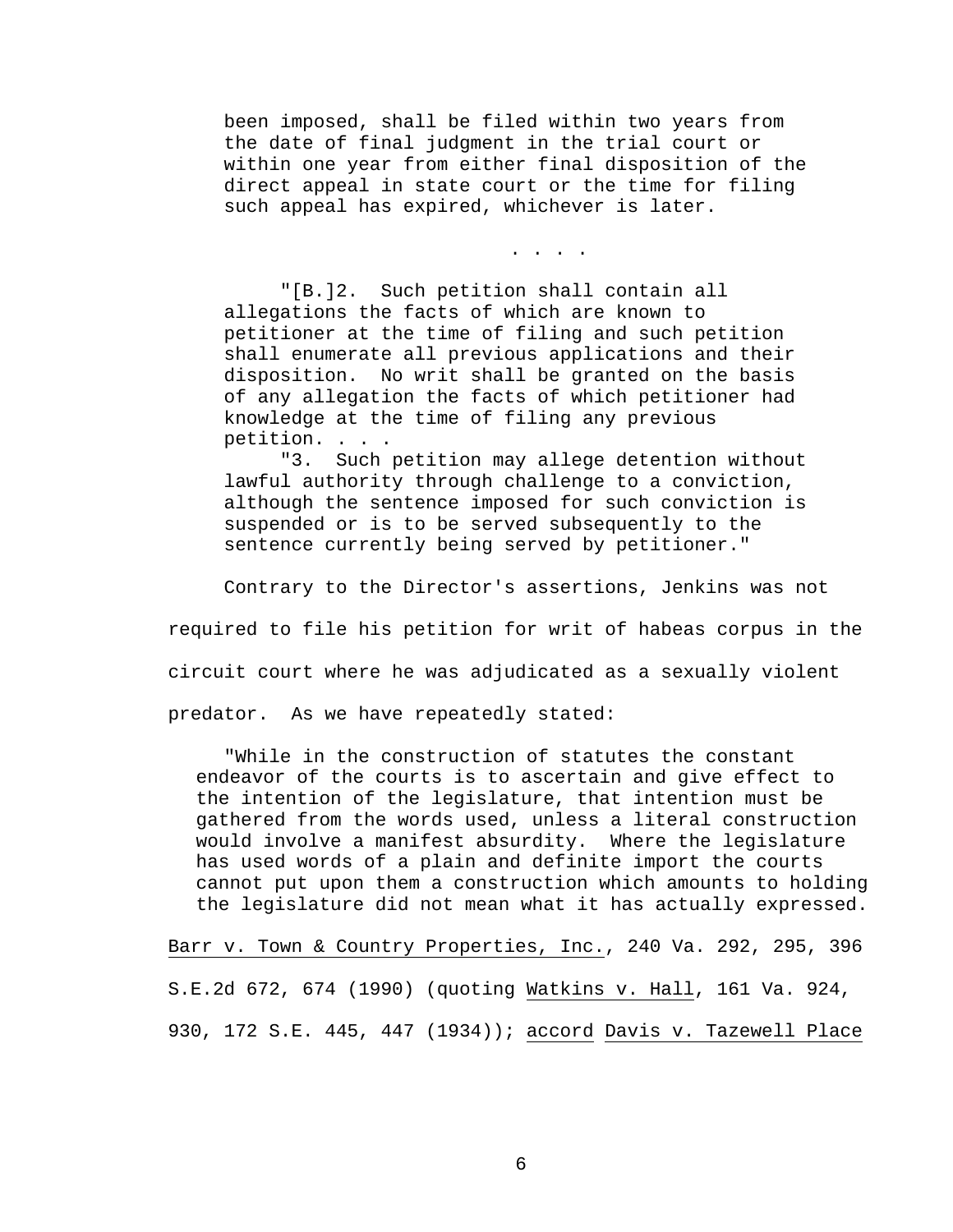Associates, 254 Va. 257, 260-61, 492 S.E.2d 162, 164 (1997); Abbott v. Willey, 253 Va. 88, 91, 479 S.E.2d 528, 530 (1997).

 Applying this basic principle of statutory construction, we hold that Jenkins was entitled to file his petition with the Clerk of this Court. There is simply no language in former Code § 37.1-104 that required Jenkins to file his petition for habeas corpus in the circuit court that adjudicated him as a sexually violent predator. Additionally, Code § 8.01-654, which the Director does not discuss in his brief, authorizes the petitioner to file his petition for writ of habeas corpus in this Court. Code § 8.01-654 also prescribes the statute of limitations and numerous requisites that a habeas corpus petitioner, including Jenkins, must satisfy.

B.

Former Code §  $37.1$ -70.7,<sup>5</sup> in effect during Jenkins' sexually violent predator proceedings, stated:

"A. Upon the filing of a petition alleging that a person is a sexually violent predator, the circuit court shall schedule a hearing within thirty days to determine whether probable cause exists to believe that the person named in the petition is a sexually violent predator. A copy of the petition shall be personally served on the person named in the petition, his attorney, and his guardian or committee, if applicable. In addition, a written explanation of the sexually violent predator

 $\frac{1}{5}$  $5$  Former Code § 37.1-70.7 has been repealed and replaced with Code § 37.2-906.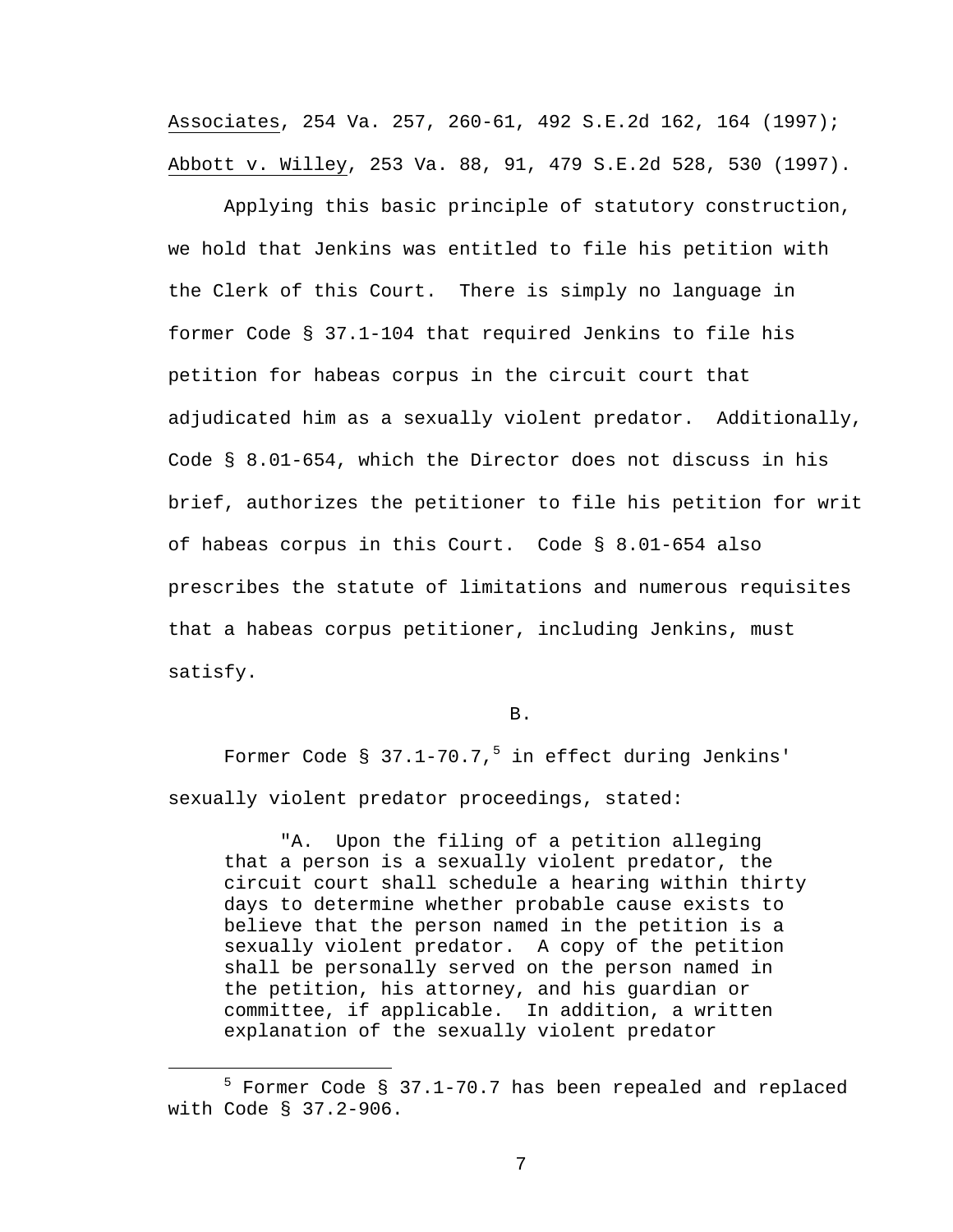involuntary commitment process and the statutory protections associated with the process shall be given to the person at the time the petition is served.

 "B. Prior to any hearing under this section, the judge shall ascertain if the person whose commitment is sought is represented by counsel, and if he is not represented by counsel, the judge shall appoint an attorney-at-law to represent him. However, if such person requests an opportunity to employ counsel, the court shall give him a reasonable opportunity to employ counsel at his own expense.

 "C. At the probable cause hearing, the judge shall (i) verify the person's identity and (ii) determine whether probable cause exists to believe that the person is a sexually violent predator. In the case of a prisoner in the custody of the Department of Corrections, if the judge finds that there is not probable cause to believe that the person is a sexually violent predator, the judge shall dismiss the petition and the person shall remain in the custody of the Department of Corrections until his scheduled date of release from prison. In the case of a defendant, if the judge finds that there is not probable cause to believe the defendant is a sexually violent predator, the judge shall dismiss the petition and order that the defendant be released, committed pursuant to § 37.1- 67.3, or certified pursuant to § 37.1-65.1. If the judge finds that probable cause exists to believe that the prisoner or defendant is a sexually violent predator, the judge shall order that the prisoner remain in the secure custody of the Department of Corrections or the defendant remain in the secure custody of the Department of Mental Health, Mental Retardation and Substance Abuse Services until a trial is conducted to determine whether he should be committed."

 As we have already stated, petitioner was released from the custody of the Department of Corrections on October 31, 2003, and his probable cause hearing was conducted on November 17, 2003, eighteen days after he was released. Petitioner,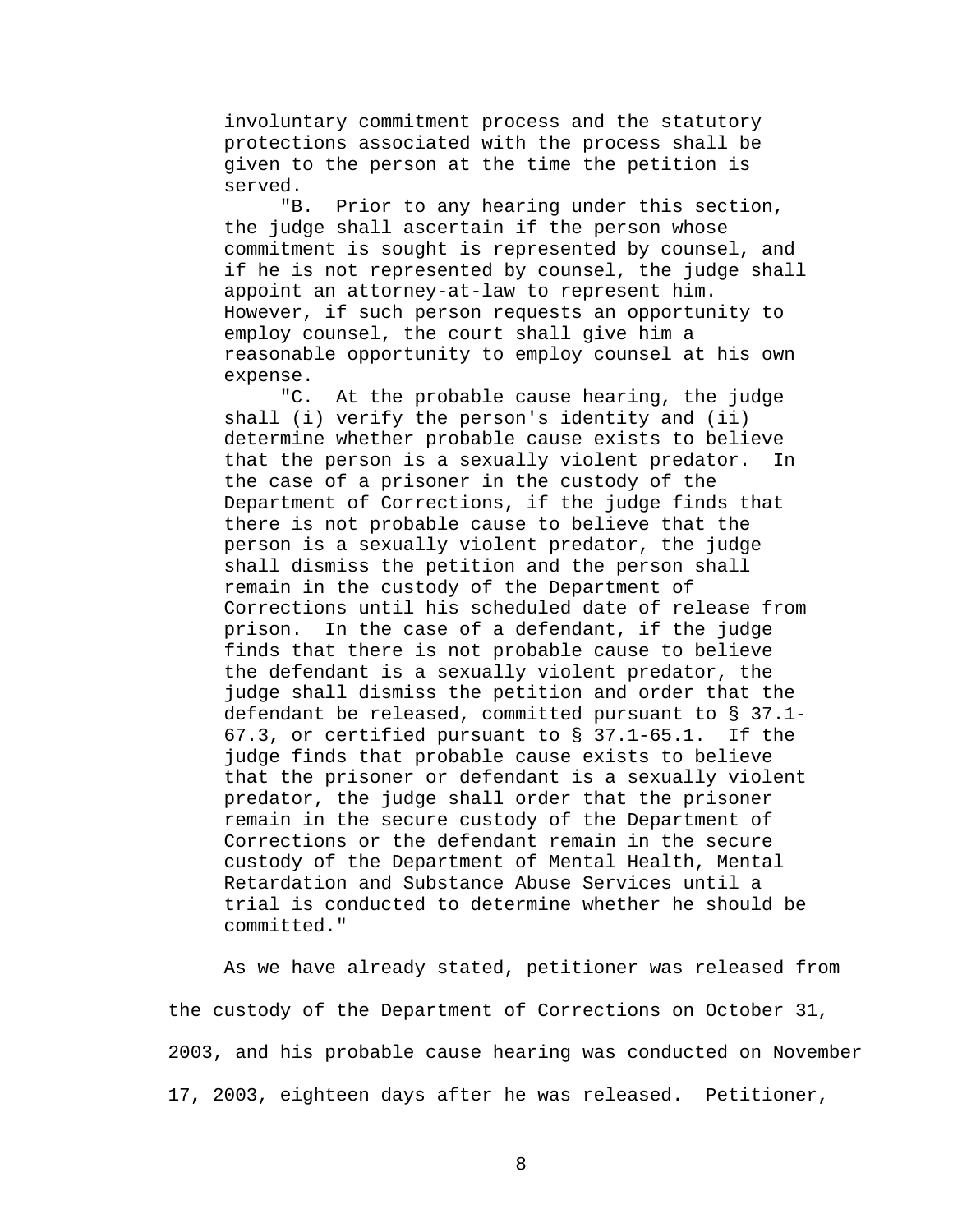relying upon Townes v. Commonwealth, 269 Va. 234, 609 S.E.2d 1 (2005), contends that at the time of the probable cause hearing, he was neither a prisoner nor a defendant and, thus, the circuit court lacked the subject matter jurisdiction to conduct the civil commitment proceedings. We disagree with petitioner's arguments.

 In Townes, we considered whether, pursuant to former Code § 37.1-70.6(A), the Commonwealth could obtain a civil commitment of Lorenzo Townes as a sexually violent predator even though he had served his entire sentence for the necessary predicate "sexually violent offense." Townes had been convicted of statutory rape and sentenced to 18 years in prison. He finished serving this sentence in January 1991, but he remained in prison as a result of convictions for other crimes that were not sexually violent offenses. 269 Va. at 237, 609 S.E.2d at 2.

Townes was released from prison in April 2002 and granted parole. He violated parole, and he returned to prison that same month to complete his remaining sentence. In April 2003, the Director of the Virginia Department of Corrections notified the Commitment Review Committee that Townes, who was scheduled to be released from prison in August 2003, was subject to review for civil commitment because he had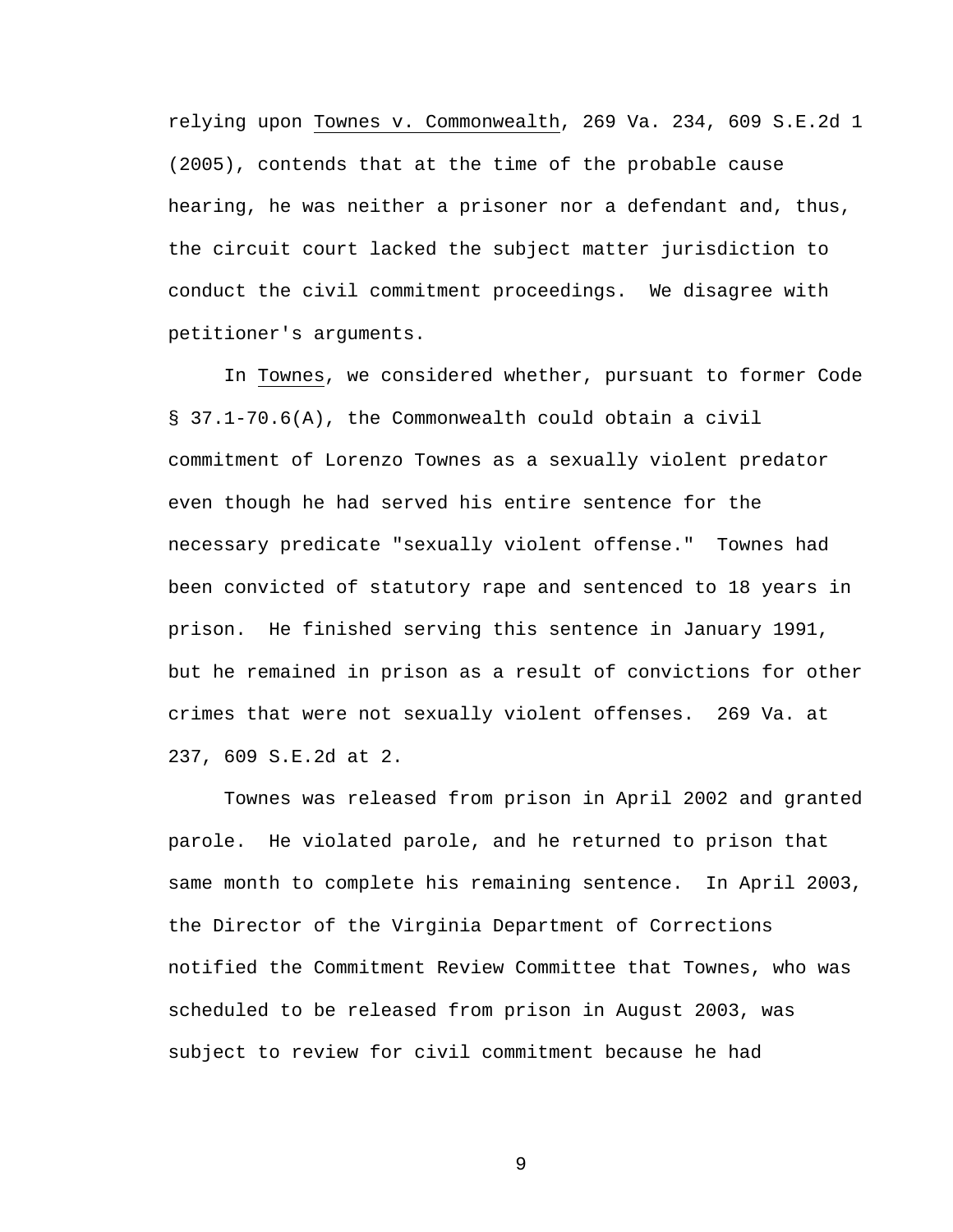committed a sexually violent offense, and he had been identified through testing as likely to re-offend. Id.

 The circuit court conducted a probable cause hearing as required by former Code § 37.1-70.7 and concluded that there was probable cause to believe that Townes was a sexually violent predator. At the conclusion of a trial of the commitment petition, the circuit court found that Townes was a sexually violent predator, and he was committed to the custody of the Department of Mental Health, Mental Retardation, and Substance Abuse Services for appropriate treatment and confinement in a secure facility. 269 Va. at 237-39, 609 S.E.2d at 2-3.

 Reversing the judgment of the circuit court, we held that Townes could not be subjected to the involuntary civil commitment process under the sexually violent predator statutes because former Code §§ 37.1-70.4 and -70.5 required that a prisoner must have been serving an active sentence for a sexually violent offense at the time he was identified as being subject to the Sexually Violent Predators Act. 269 Va. at 240-41, 609 S.E.2d at 4.

Contrary to petitioner's assertions, we did not hold in Townes that the circuit court lacked subject matter jurisdiction to adjudicate Townes' status as a sexually violent predator. Rather, we held that the circuit court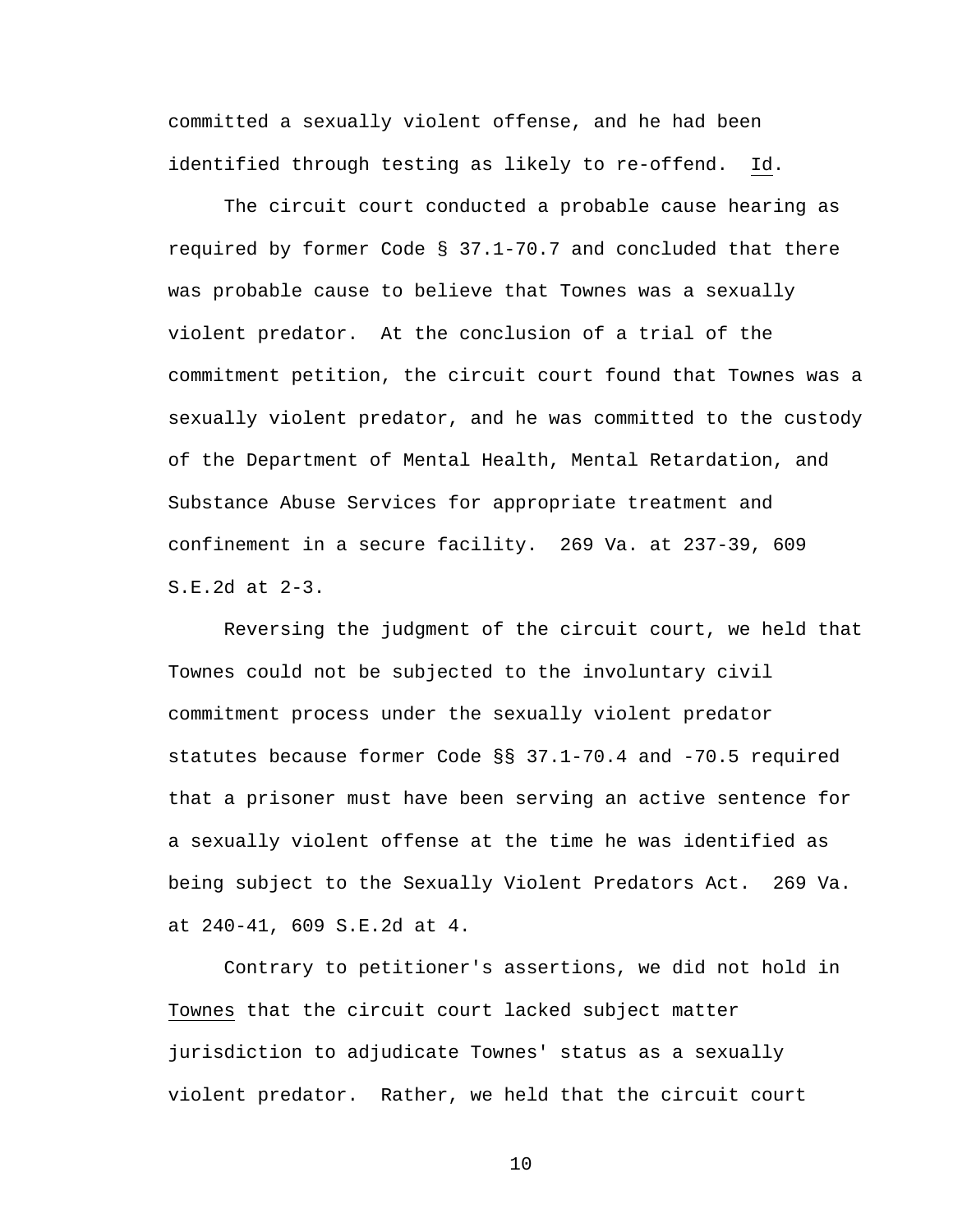erred by declaring that Townes was a sexually violent predator because the Commonwealth failed to establish one of the necessary statutory predicates – that Townes was a prisoner serving an active sentence for a sexually violent offense when he was identified as being subject to the former Sexually Violent Predators Act.

Subject matter jurisdiction refers to a court's power to adjudicate a class of cases or controversies, and this power must be granted through a constitution or statute. Nelson v. Warden, 262 Va. 276, 281, 552 S.E.2d 73, 75 (2001); Morrison v. Bestler, 239 Va. 166, 169, 387 S.E.2d 753, 755 (1990); Humphreys v. Commonwealth, 186 Va. 765, 772-73, 43 S.E.2d 890, 894 (1947); Farant Investment Corp. v. Francis, 138 Va. 417, 427-28, 122 S.E. 141, 144 (1924). Subject matter jurisdiction cannot be waived or conferred on a court by the litigants and the lack of subject matter jurisdiction may be raised at any time. Nelson, 262 Va. at 281, 552 S.E.2d at 75; Morrison, 239 Va. at 169-70, 387 S.E.2d at 755-56. Additionally, any judgment rendered by a court without subject matter jurisdiction is void ab initio. Nelson, 262 Va. at 281, 552 S.E.2d at 75; Morrison, 239 Va. at 170, 387 S.E.2d at 755-56.

Clearly, in the present case, the circuit court that heard Jenkins' probable cause hearing and adjudicated his status as a sexually violent predator had subject matter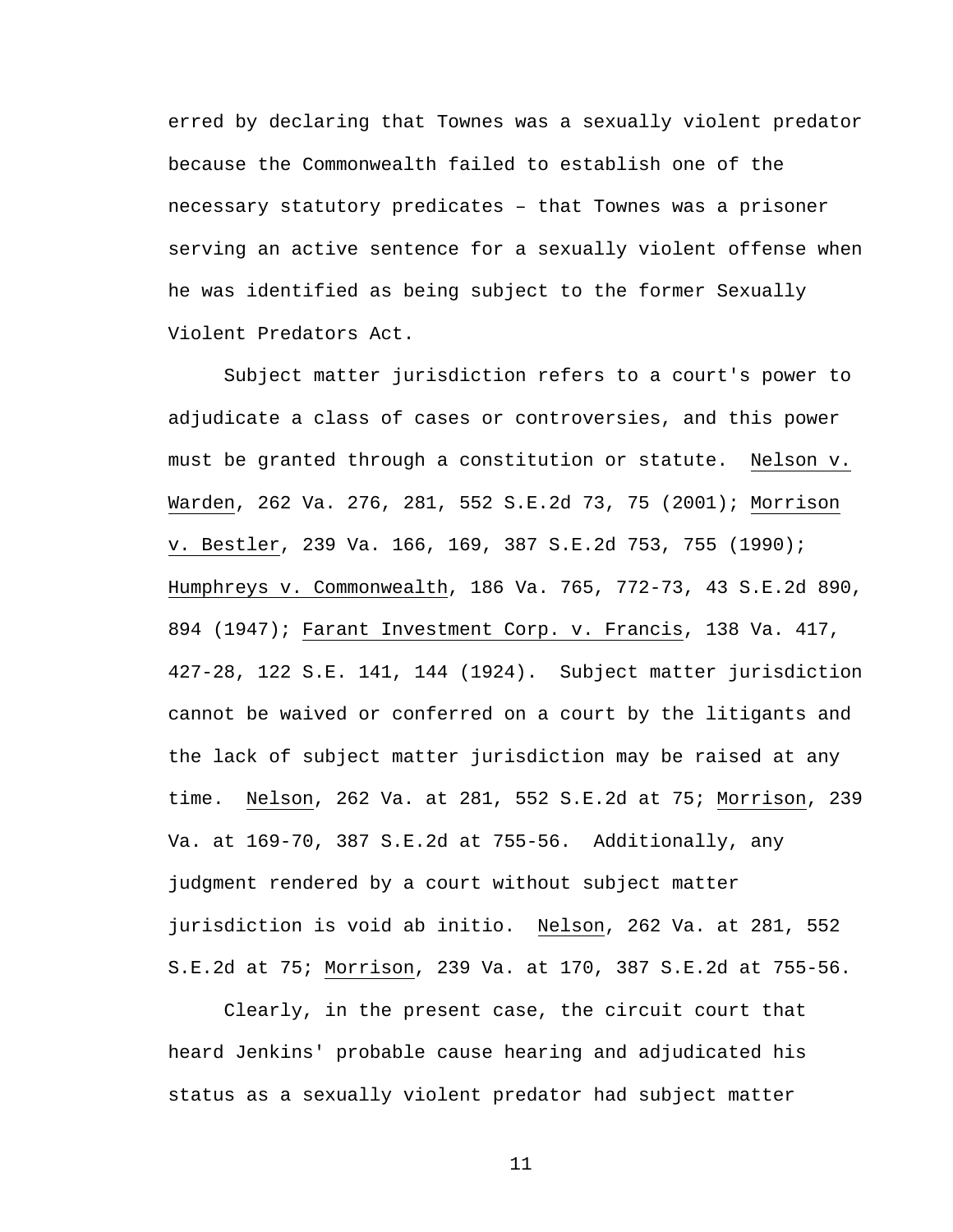jurisdiction to make these determinations. The former Sexually Violent Predators Act conferred subject matter jurisdiction upon the circuit courts to adjudicate the class of cases involving the involuntary commitment of alleged sexually violent predators. Petitioner ignores the numerous statutory grants of authority that the former Act conferred upon the circuit courts. For example, the former Act required that the Attorney General file all petitions for involuntary commitments against alleged sexual predators in the circuit court where the prisoner was last convicted of a sexually violent offense or where the defendant was deemed unrestorably incompetent. See former Code § 37.1-70.6. Additionally, the former Act prescribed numerous procedures for involuntary commitment proceedings in the circuit courts.

### $C<sub>1</sub>$

 Jenkins argues that pursuant to the due process clauses of the federal constitution and the Constitution of Virginia, he is entitled to counsel during the involuntary commitment process for sexually violent predators. Jenkins asserts that he was deprived of effective assistance of counsel because trial counsel failed to perfect an appeal from the order of involuntary commitment in the manner provided by law. Petitioner contends that he is entitled to a belated appeal of that order.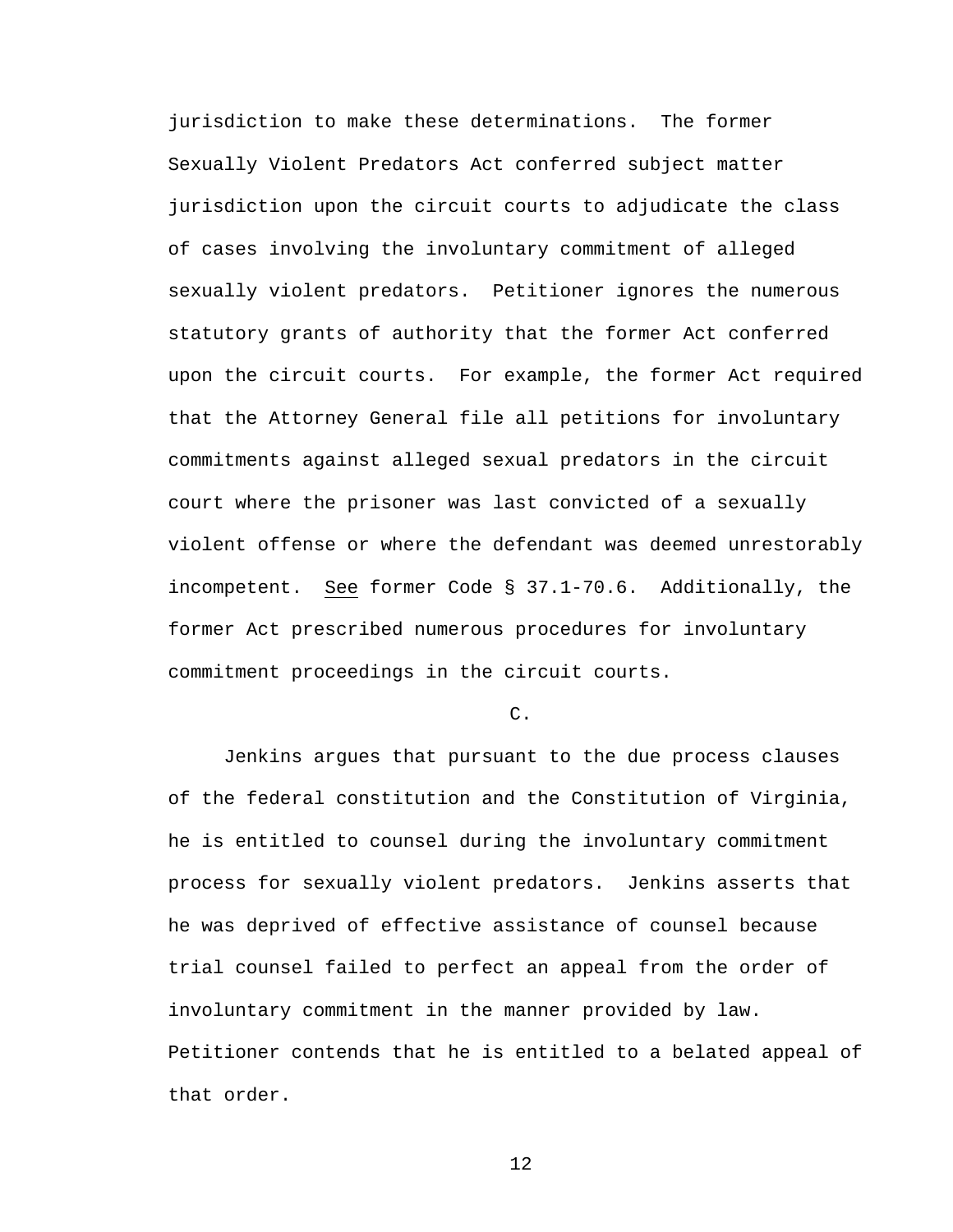Responding, the Director states that Jenkins does not have a constitutional right to an appeal and, hence, he has no right to counsel during the appellate phase of a civil case. The Director also contends that even if Jenkins has a right to effective assistance of counsel, he was not prejudiced because of trial counsel's failure to file an appeal in the manner prescribed by law. We disagree with the Director.

We stated in Townes:

"It cannot be seriously disputed that a person subjected to an involuntary civil commitment proceeding has a substantial liberty interest in avoiding confinement in a mental hospital. Zinermon v. Burch, 494 U.S. 113, 131 (1990). 'Civil commitment for any purpose constitutes a significant deprivation of liberty that requires due process protection.' Addington v. Texas, 441 U.S. 418, 425 (1979)."

269 Va. at 240, 609 S.E.2d at 4. Additionally, the United States Supreme Court has stated:

"We have recognized that for the ordinary citizen, commitment to a mental hospital produces 'a massive curtailment of liberty,' Humphrey v. Cady, 405 U.S. 504, 509 (1972), and in consequence 'requires due process protection.' Addington v. Texas, 441 U.S. 418, 425 (1979); O'Connor v. Donaldson, 422 U.S. 563, 580 (1975) (BURGER, C. J., concurring)."

Vitek v. Jones, 445 U.S. 480, 491-92 (1980).

The Supreme Court has also held that:

"There is a substantial liberty interest in avoiding confinement in a mental hospital. See Vitek v. Jones, 445 U.S. 480, 491-492 (1980) (commitment to mental hospital entails ' "a massive curtailment of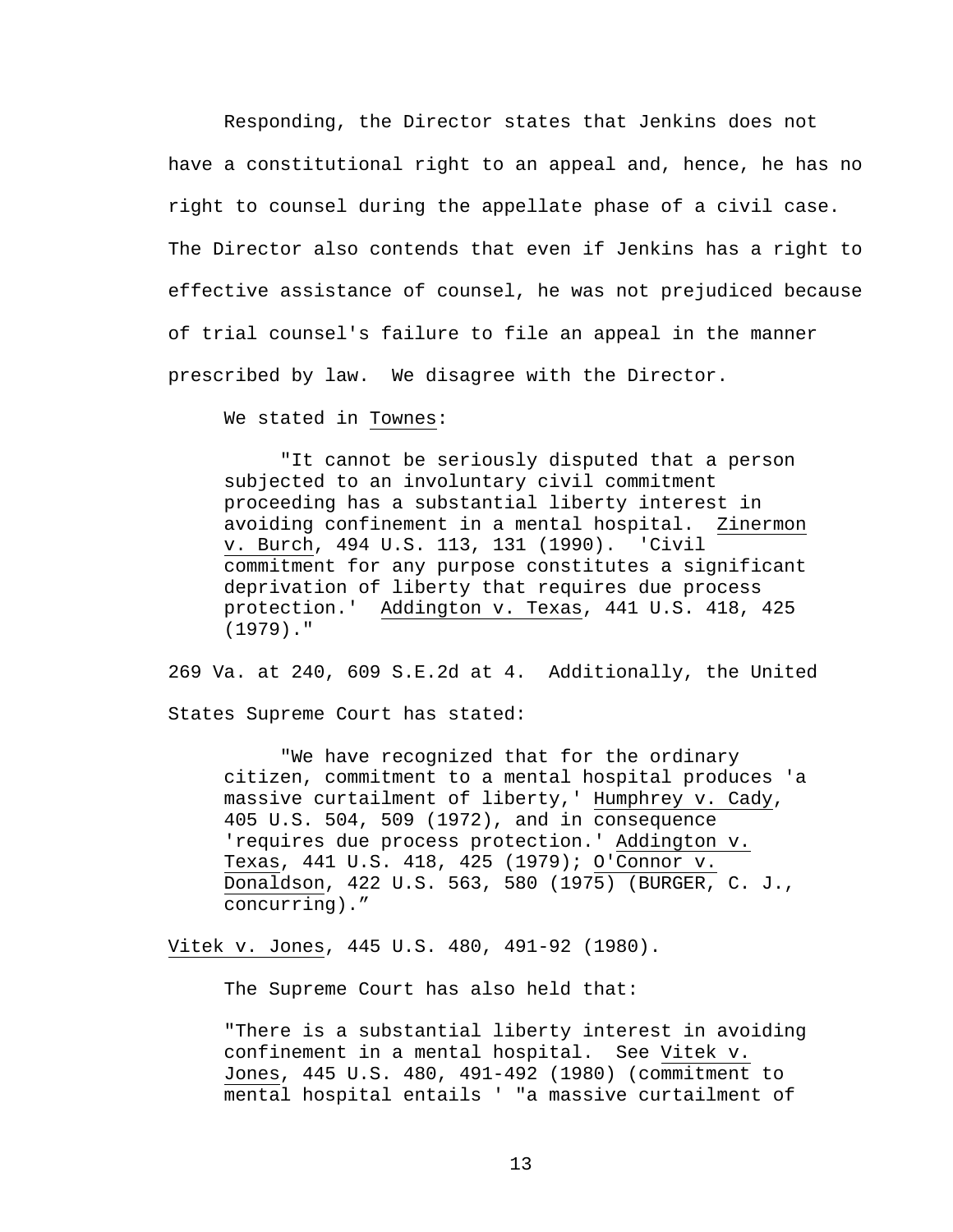liberty," ' and requires due process protection); Parham v. J. R*.*, 442 U.S. at [584,] 600 [(1979)] (there is a 'substantial liberty interest in not being confined unnecessarily for medical treatment'); Addington v. Texas, 441 U.S. 418, 425 (1979) ('Civil commitment for any purpose constitutes a significant deprivation of liberty that requires due process protection')."

### Zinermon v. Burch, 494 U.S. 113, 131 (1990).

 We also recognize that an individual who is the subject of a proceeding under Virginia's Sexually Violent Predators Act has a substantial liberty interest in avoiding confinement. Indeed, the subject of a civil commitment proceeding commenced pursuant to this Act may be confined for his natural life. Additionally, a person who is adjudicated as a sexually violent predator may be compelled to accept medical treatment against his will.

 Even though involuntary civil commitment is a significant deprivation of liberty to which federal and state procedural due process protections apply, persons subject to these commitment proceedings do not enjoy the same rights attendant to a criminal proceeding. See e.g., Jones v. United States, 463 U.S. 354, 367-68 (1983). However, the Supreme Court in Vitek identified certain minimal standards that federal due process guarantees to a respondent in an involuntary civil commitment proceeding: a hearing at which evidence is presented and the respondent is provided a chance to be heard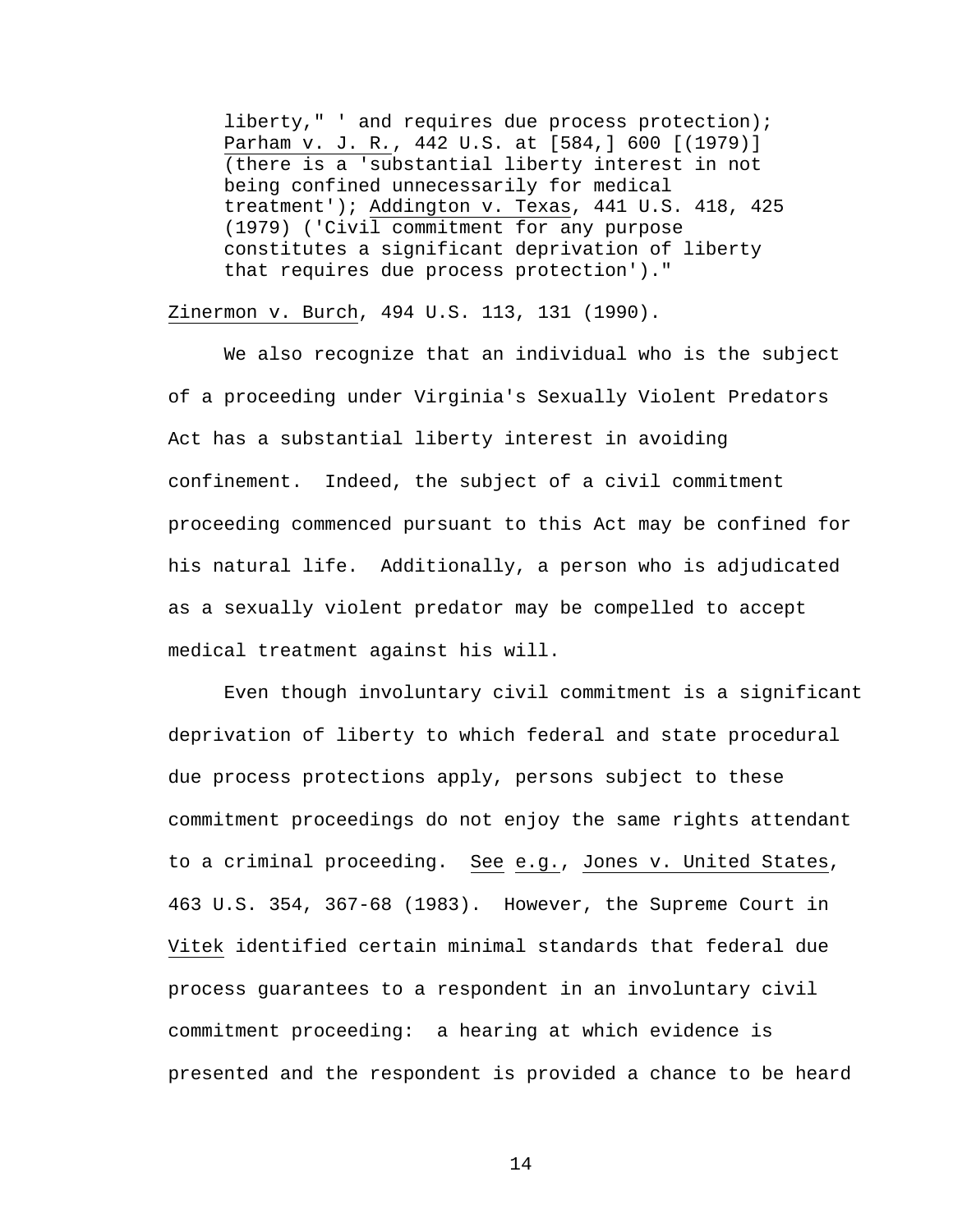and to present documentary evidence as well as witnesses; the right to confront and to cross-examine government witnesses at the hearing except upon a showing of good cause; an independent decision maker; a written, reasoned opinion; and effective and timely notice of the pendency of the hearing and of these rights.

A plurality of the Supreme Court concluded in Vitek that federal due process required that an indigent civil commitment respondent have representation by an attorney, Justice Powell expressly disagreed, and the remaining Justices did not consider the issue because they believed the controversy was moot. We agree with the plurality in Vitek that:

"A prisoner thought to be suffering from a mental disease or defect requiring involuntary treatment probably has a [great] need for legal assistance, for such a prisoner is more likely to be unable to understand or exercise his rights. In these circumstances, it is appropriate that counsel be provided to indigent prisoners whom the State seeks to treat as mentally ill."

Vitek, 445 U.S. at 496-97.

We hold that in view of the substantial liberty interest at stake in an involuntary civil commitment based upon Virginia's Sexually Violent Predators Act, the due process protections embodied in the federal and Virginia Constitutions mandate that the subject of the involuntary civil commitment process has the right to counsel at all significant stages of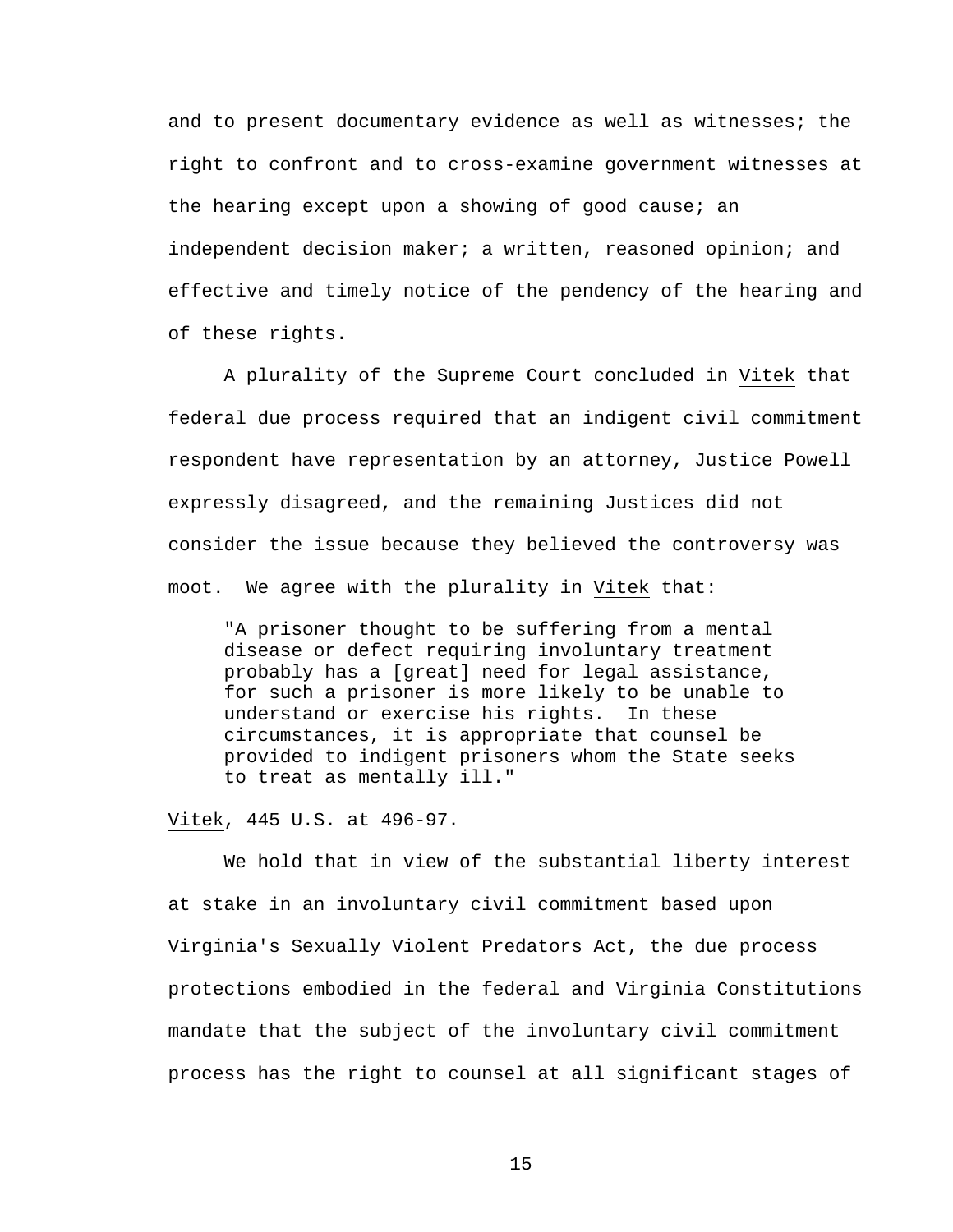the judicial proceedings, including the appellate process. Accord, Project Release v. Prevost, 722 F.2d 960, 976 (2nd Cir. 1983); In re Barnard, 455 F.2d 1370, 1375-76 (D.C. Cir. 1971); Heryford v. Parker, 396 F.2d 393, 396 (10th Cir. 1968); Johnson v. Solomon, 484 F.Supp. 278, 292 (D. Md. 1979); Dorsey v. Solomon, 435 F.Supp. 725, 733 (D. Md. 1977); Stamus v. Leonhardt, 414 F.Supp. 439, 446 (S.D. Iowa 1977); Suzuki v. Quisenberry, 411 F.Supp. 1113, 1129 (D. Haw. 1976); Lynch v. Baxley, 386 F.Supp. 378, 389 (M.D. Ala. 1974); Bell v. Wayne County General Hospital, 384 F.Supp. 1085, 1093 (E.D. Mich. 1974); Lessard v. Schmidt, 349 F.Supp. 1078, 1097-99 (E.D. Wis. 1972); Dixon v. Attorney General, 325 F.Supp. 966, 972 (M.D.Pa. 1971); Honor v. Yamuchi, 820 S.W.2d 267, 269 (Ark. 1991); Pullen v. State, 802 So. 2d 1113, 1119 (Fla. 2001); In re Beverly, 342 So. 2d 481, 489 (Fla. 1977); In re Simons, 698 P.2d 850, 851 (Mont. 1985); People ex rel. Rogers v. Stanley, 217 N.E.2d 636, 636 (N.Y. 1966); Rashid v. J. B., 410 N.W.2d 530, 532 (N.D. 1987); McDuffie v. Berzzarins, 330 N.E.2d 667, 669 (Ohio 1975); Ex parte Ullmann, 616 S.W.2d 278, 283 (Tex. App. 1981).

 We also hold that Jenkins has a constitutional right to effective assistance of counsel during the proceeding in which he was adjudicated a sexually violent predator, and on appeal from that adjudication. Thus, Jenkins' claim of ineffective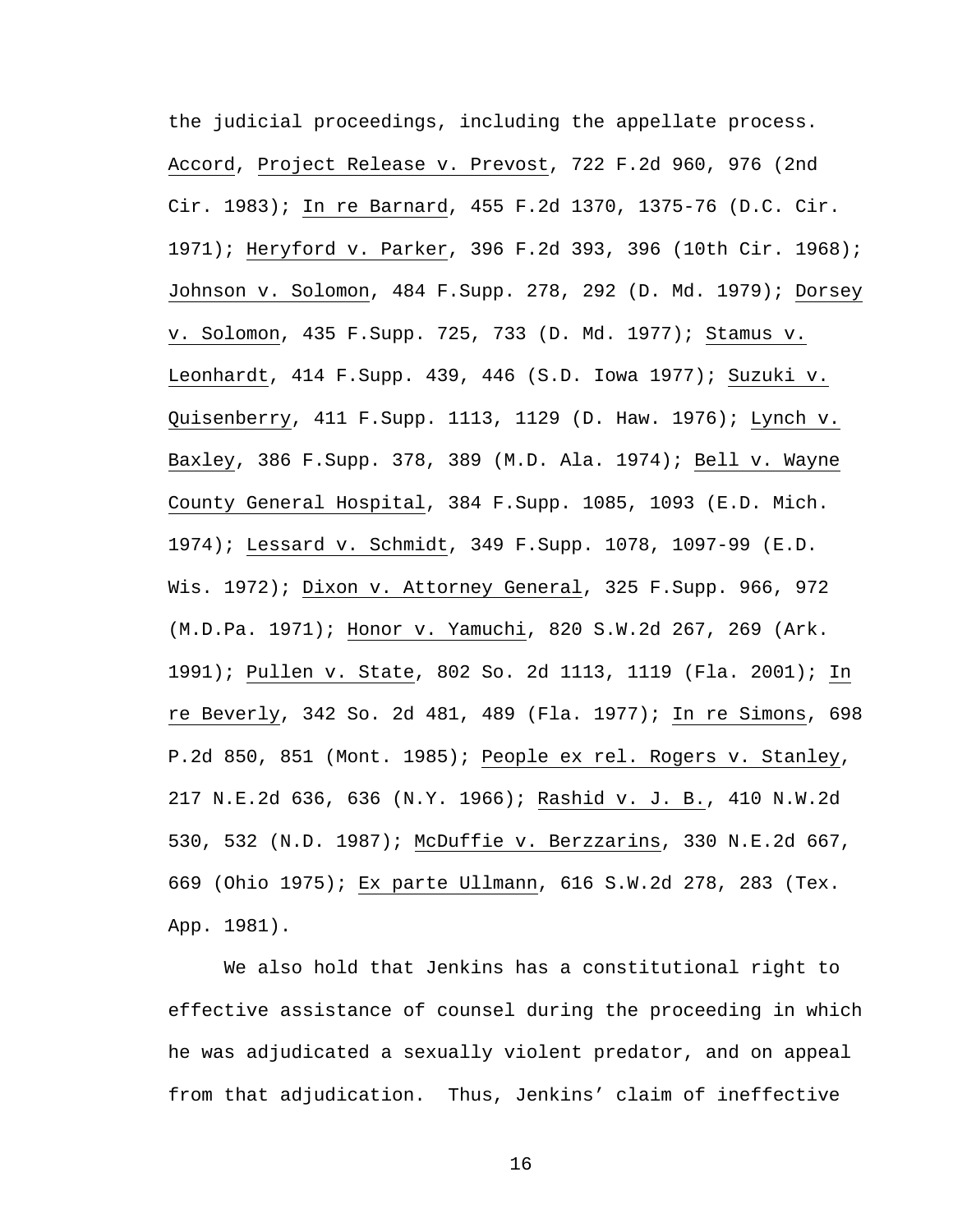assistance of counsel must be evaluated under the standard set forth in Strickland v. Washington, 466 U.S. 668 (1984). See Pope v. Alston, 537 So.2d 953, 956-57 (Ala. Civ. App. 1988) (subject of an involuntary commitment must show counsel was ineffective under Strickland); People v. Rainey, 758 N.E.2d 492, 502-03 (Ill. App. Ct. 2001) (persons adjudicated under Sexually Violent Persons Commitment Act are entitled to effective assistance of counsel measured by the Strickland test); In re Crane, 704 N.W.2d 437, 439 (Iowa 2005) (claim of ineffectiveness of counsel by person involuntary committed under Sexually Violent Predator Act is measured by Strickland test); In re Alleged Mental Illness of Cordie, 372 N.W.2d 24, 29 (Minn. Ct. App. 1985) (involuntarily commitment will not be overturned because of counsel's ineffectiveness unless Strickland standard is satisfied); State of Texas for the Best Interest and Protection of H.W., 85 S.W.3d 348, 356 (Tex. App. 2002) (subject of an involuntary commitment proceeding has the right to effective assistance of counsel as judged by the Strickland two-prong test); In re Smith, 72 P.3d 186, 190 (Wash. Ct. App. 2003) (person involuntarily committed as a sexually violent predator must establish both prongs of Strickland in order to prevail on a claim of ineffective counsel).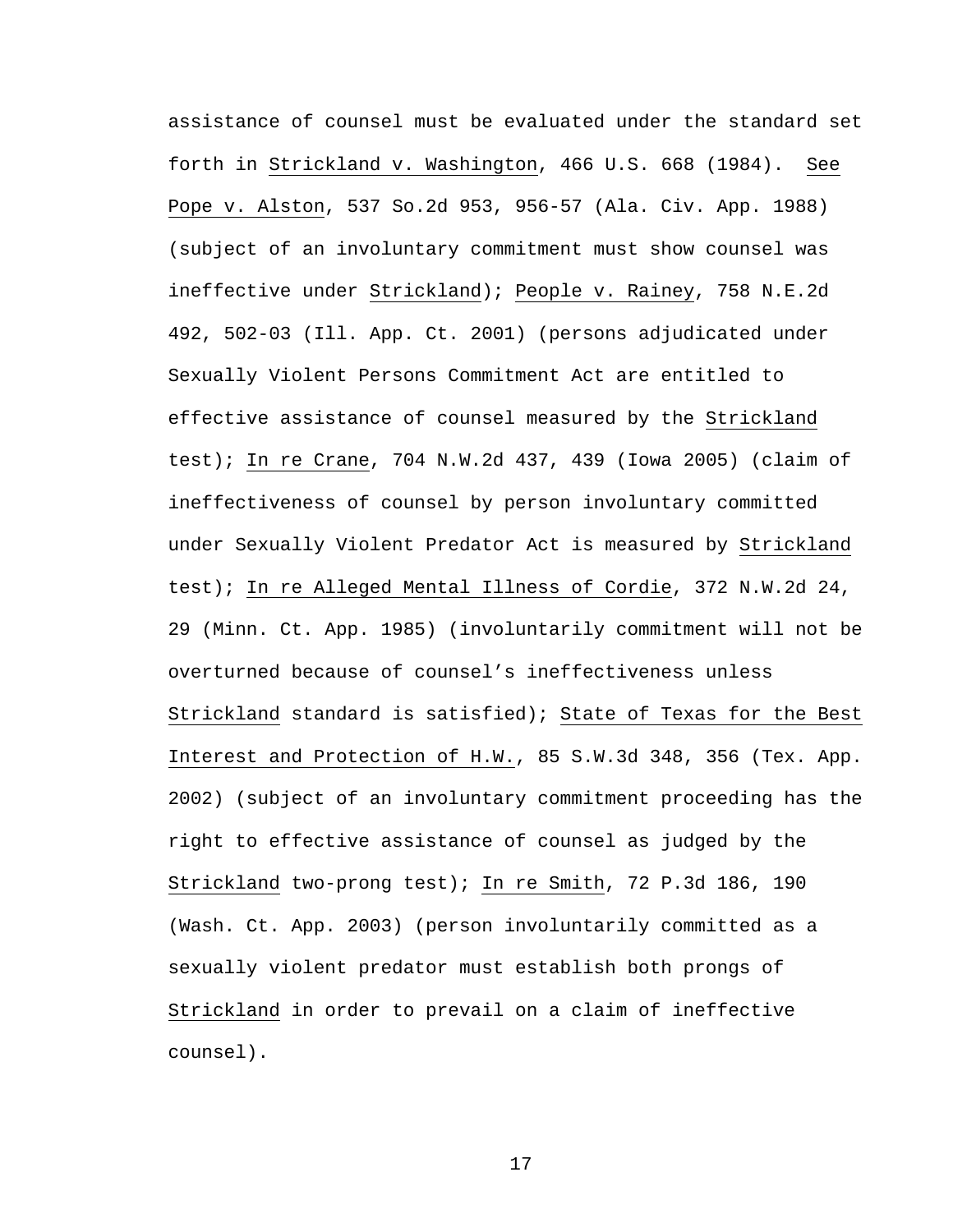Under Strickland, a habeas petitioner must first demonstrate that "counsel's performance was deficient," i.e., "that counsel's representation fell below an objective standard of reasonableness." 466 U.S. at 687-88. Second, a petitioner "must show that there is a reasonable probability that, but for counsel's unprofessional errors, the result of the proceeding would have been different." Id. at 694. These requirements are commonly referred to as the "performance" and "prejudice" prongs of the Strickland two-part test.

 The performance of Jenkins' attorney was deficient. By failing to perfect an appeal to this Court from Jenkins' adjudication as a sexually violent predator, his counsel's representation "fell below an objective standard of reasonableness." Id. at 688.

The United States Supreme Court has held, and we agree, that "when counsel's constitutionally deficient performance deprives a defendant of an appeal that he otherwise would have taken, the defendant has made out a successful ineffective assistance of counsel claim entitling him to an appeal." Roe v. Flores-Ortega, 528 U.S. 470, 484 (2000). In this circumstance, prejudice is generally presumed. See Miles v. Sheriff, 266 Va. 110, 116-17, 581 S.E.2d 191, 195 (2003) ("when a defendant . . . timely instructs counsel to file an appeal, . . . it would be unfair to find an absence of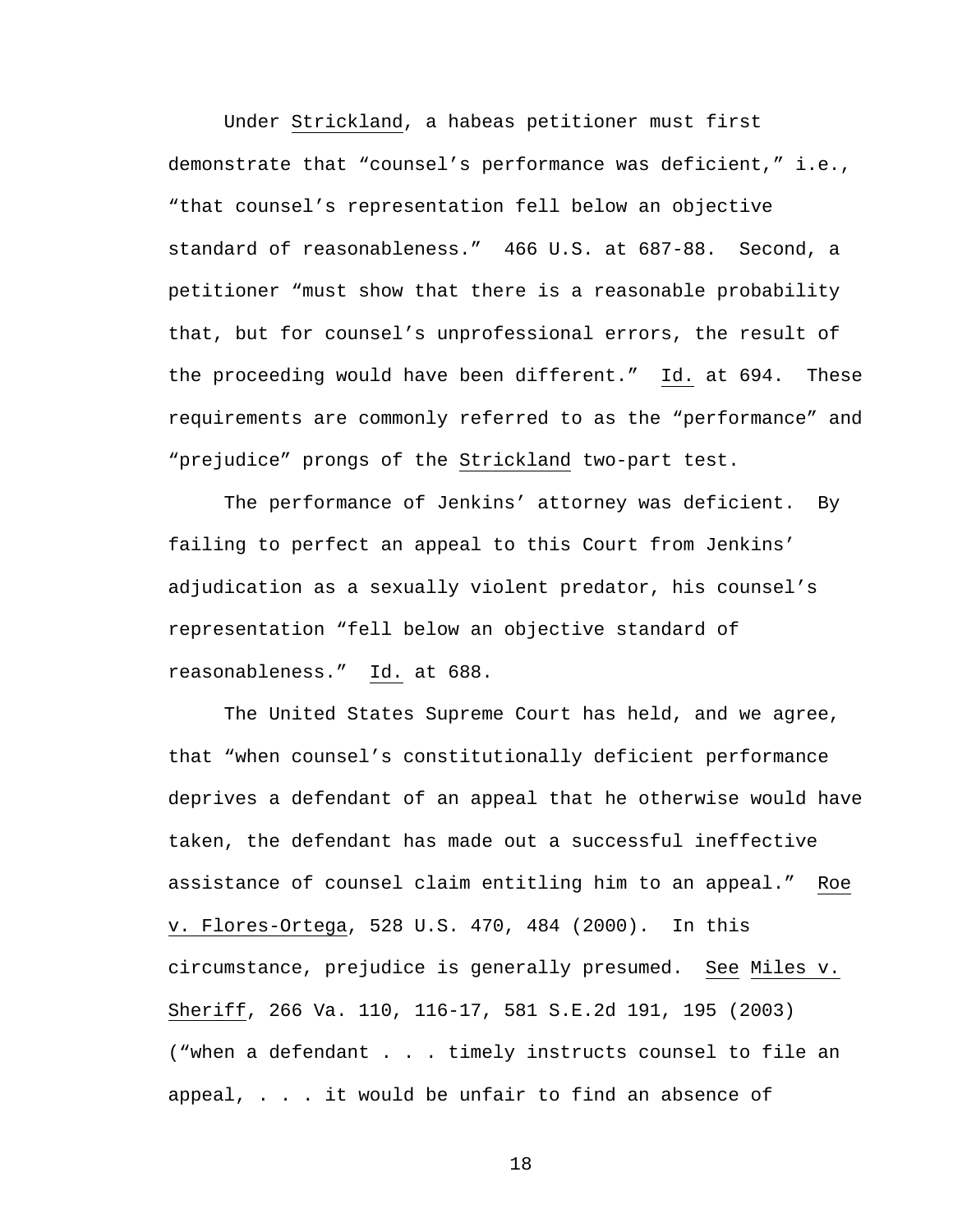prejudice solely because the defendant failed to state, in a habeas corpus petition, the anticipated grounds of a belated appeal"); Hernandez v. United States, 202 F.3d 486, 489 (2nd Cir. 2000) (prejudice is presumed "where the alleged ineffective assistance lies in counsel's unexcused failure to bring a direct appeal from a criminal conviction upon the defendant's direction to do so"); Romero v. Tansy, 46 F.3d 1024, 1030 (10th Cir. 1995) ("where a defendant claims that counsel was ineffective for failing to perfect an appeal, he must only satisfy the first prong of the Strickland test . . . prejudice is presumed"); Bonneau v. United States, 961 F.2d 17, 17 (1st Cir. 1992) (the defendant, who lost his right of appeal due to his counsel's deficient performance, was "entitled to a new appeal without first showing that there is a meritorious appellate issue"); Thomas v. O'Leary, 856 F.2d 1011, 1017 (7th Cir. 1988) (attorney's failure to file a brief on behalf of a defendant "amounted to a complete denial of assistance of counsel during a critical stage" and defendant was not required to prove prejudice under the second prong of the Strickland test); Williams v. Lockhart, 849 F.2d 1134, 1137 n.3 (8th Cir. 1988) ("deficient attorney performance in perfecting an appeal is prejudicial under" Strickland); Langston v. Arkansas, 19 S.W.3d 619, 621 (Ark. 2000) ("a presumption of prejudice aris[es] from the failure of counsel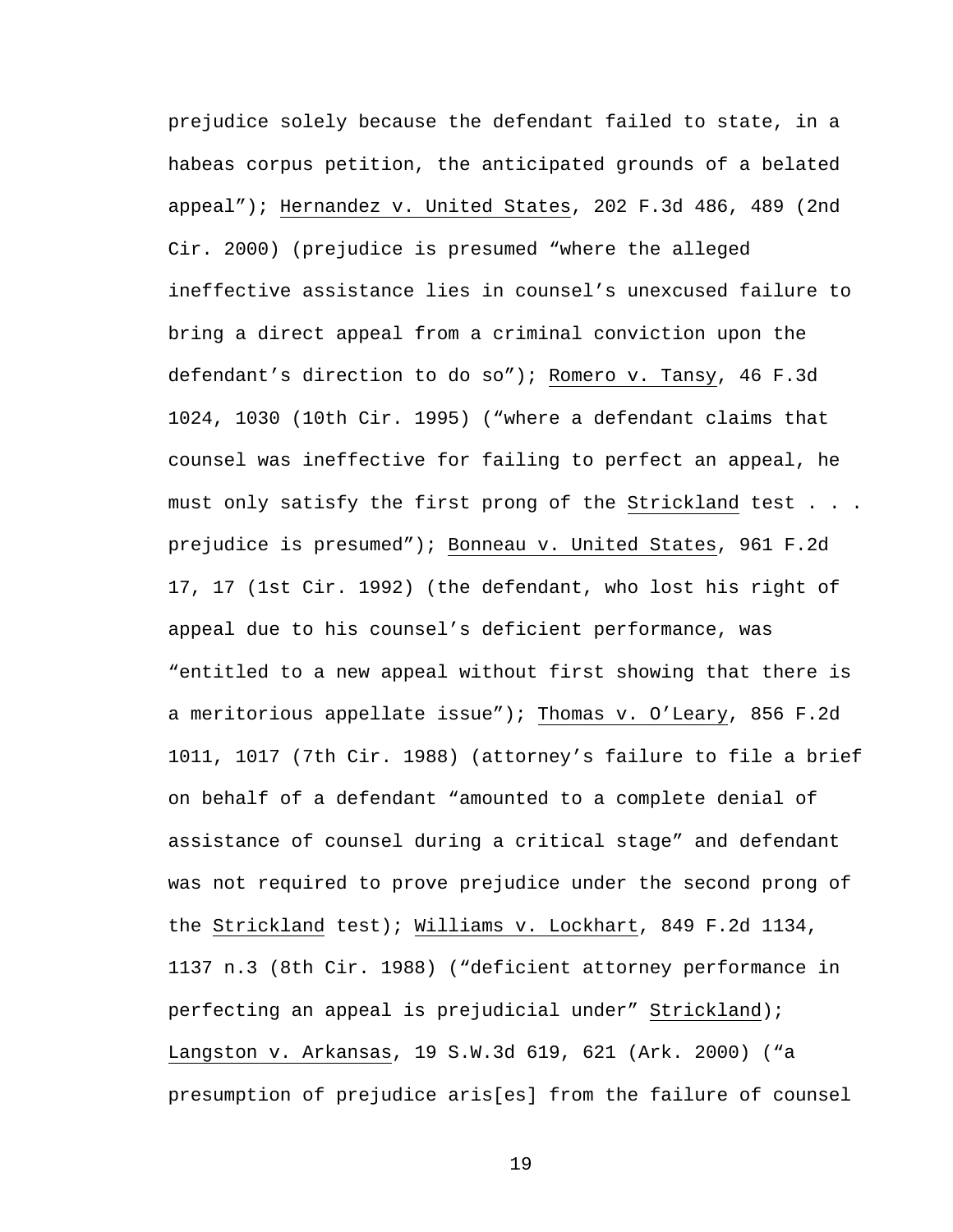to perfect an appeal if counsel's deficient performance led to the forfeiture of the convicted defendant's right to pursue a direct appeal"); Montana v. Rogers, 32 P.3d 724, 729 (Mont. 2001) ("when, but for counsel's deficient performance, defendant would have appealed, such error is prejudicial"); Nebraska v. Trotter, 609 N.W.2d 33, 38 (Neb. 2000) (when defendant's counsel failed to perfect an appeal, prejudice was presumed); Pennsylvania v. Halley, 870 A.2d 795, 801 (Pa. 2005) (prejudice is presumed when counsel's failure to file a required statement results in a waiver of all claims asserted on direct appeal); Washington v. Wicker, 20 P.3d 1007, 1009 (Wash. Ct. App. 2001) ("an attorney's failure to file a requested notice of appeal is 'professionally unreasonable' [and t]he defendant need not make any additional showing of prejudice").

Courts have expressed various reasons for presuming prejudice when counsel's deficient performance deprived a defendant of an appeal that the defendant otherwise would have pursued. One explanation previously articulated by this Court in the context of post-conviction habeas relief is equally valid in this proceeding. When ruling on a habeas petition asserting a claim of ineffective assistance of counsel for failing to perfect an appeal, it is not an efficient use of judicial resources for this Court to examine the merits of a